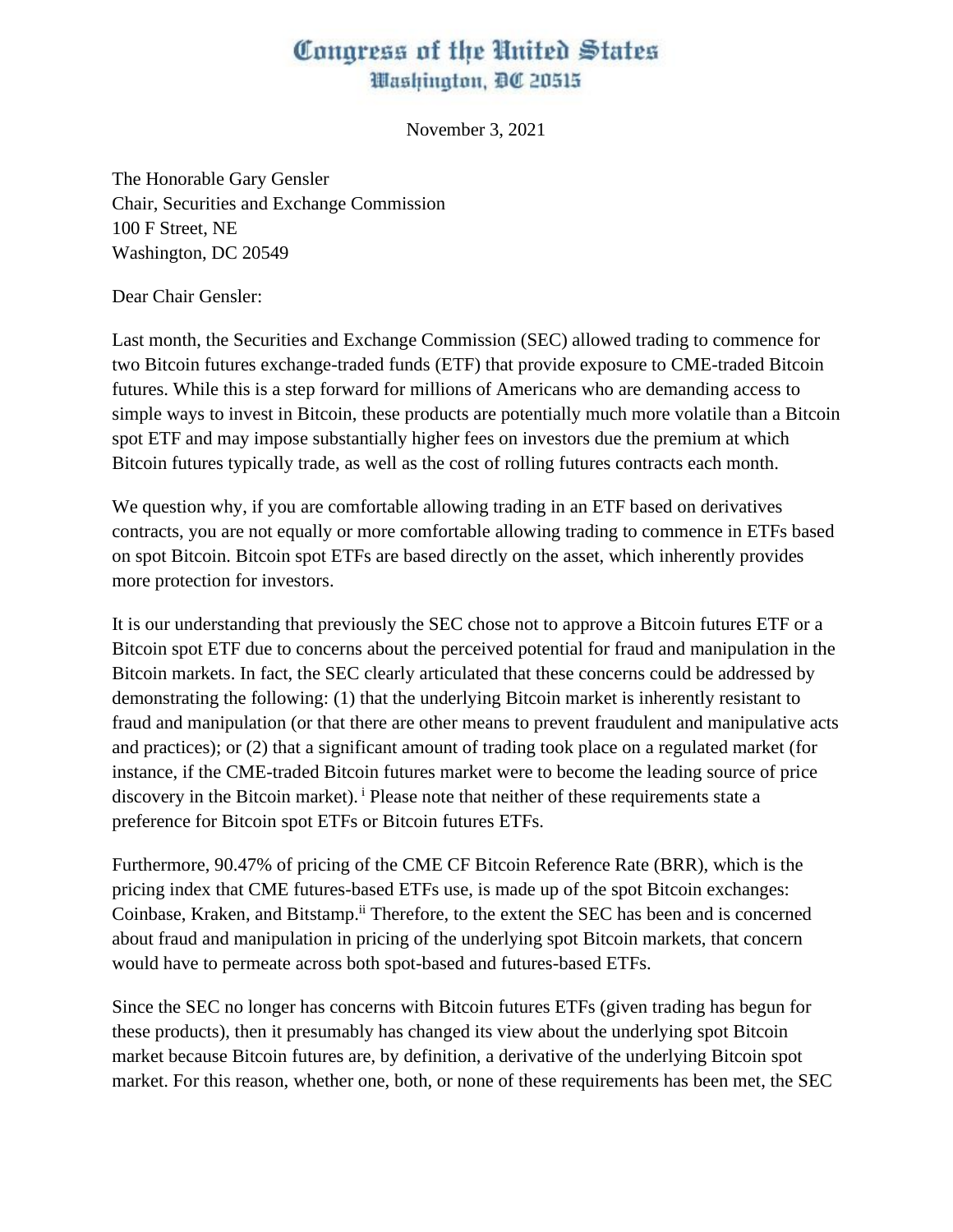should no longer have concerns with Bitcoin spot ETFs and should show a similar willingness to permit the trading of Bitcoin spot ETFs.

Spot-based ETFs have proven more efficient and are strongly preferred by investors, as evidenced by their commercial success; we believe the same will be true for Bitcoin exposure in an ETF wrapper. For example, today investors can gain exposure to gold through both the spotbased SPDR Gold Trust (GLD), which is registered under the Securities Act of 1933, or the futures-based Invesco DB Gold Fund (DGL), which is registered under the Investment Company Act of 1940. In its 15 years trading in the U.S. public markets, GLD, the largest of all the commodity-based ETFs, has not experienced any material investor protection issues and holds \$55.5 *billion* in assets compared to DGL's \$50.4 *million* (less than 1% as much).<sup>iii</sup> Investors clearly prefer spot-based commodity ETFs over ones that hold futures.

Lastly, during the period in which the SEC has blocked approval of any Bitcoin ETFs, numerous spot Bitcoin investment vehicles have been offered. These products have amassed more than \$40 billion in assets under management and are held by hundreds of thousands of investors across the country.iv Some of these products are currently trading on OTC markets and have voluntarily registered under the Securities Exchange Act of 1934 to subject themselves to the same reporting standards as ETFs. However, because these products have been unable to register as ETFs with the SEC, public trading typically occurs at a value that is not equivalent to net asset value, and in fact, these products have recently been trading at steep discounts to their net asset value. Permitting futures-based ETFs while simultaneously continuing to deny spot-based ETFs would further perpetuate these discounts and clearly go against the SEC's core mission of protecting investors.

To be clear, we do not intend to say that one method of exposure is better than the other, but rather that unless there are clear and demonstrable investor protection advantages, investors should have a choice over which product is most suitable for them and their investment objectives. Considering the SEC's clear articulation of how the concerns over fraud and manipulation in the Bitcoin markets can be addressed, we do not understand the SEC's views around the perceived material difference in risk profiles, since both the futures and spot Bitcoin markets are inherently intertwined and bear the same risks regarding fraud and manipulation.

The SEC is in a position to approve Bitcoin futures ETFs, as reflected by the trading of these products, so it should also be in a position to approve Bitcoin spot ETFs. Thank you for your attention to this important matter. We look forward to your response.

Sincerely,

Tom Emmer Member of Congress

Darren Soto Member of Congress